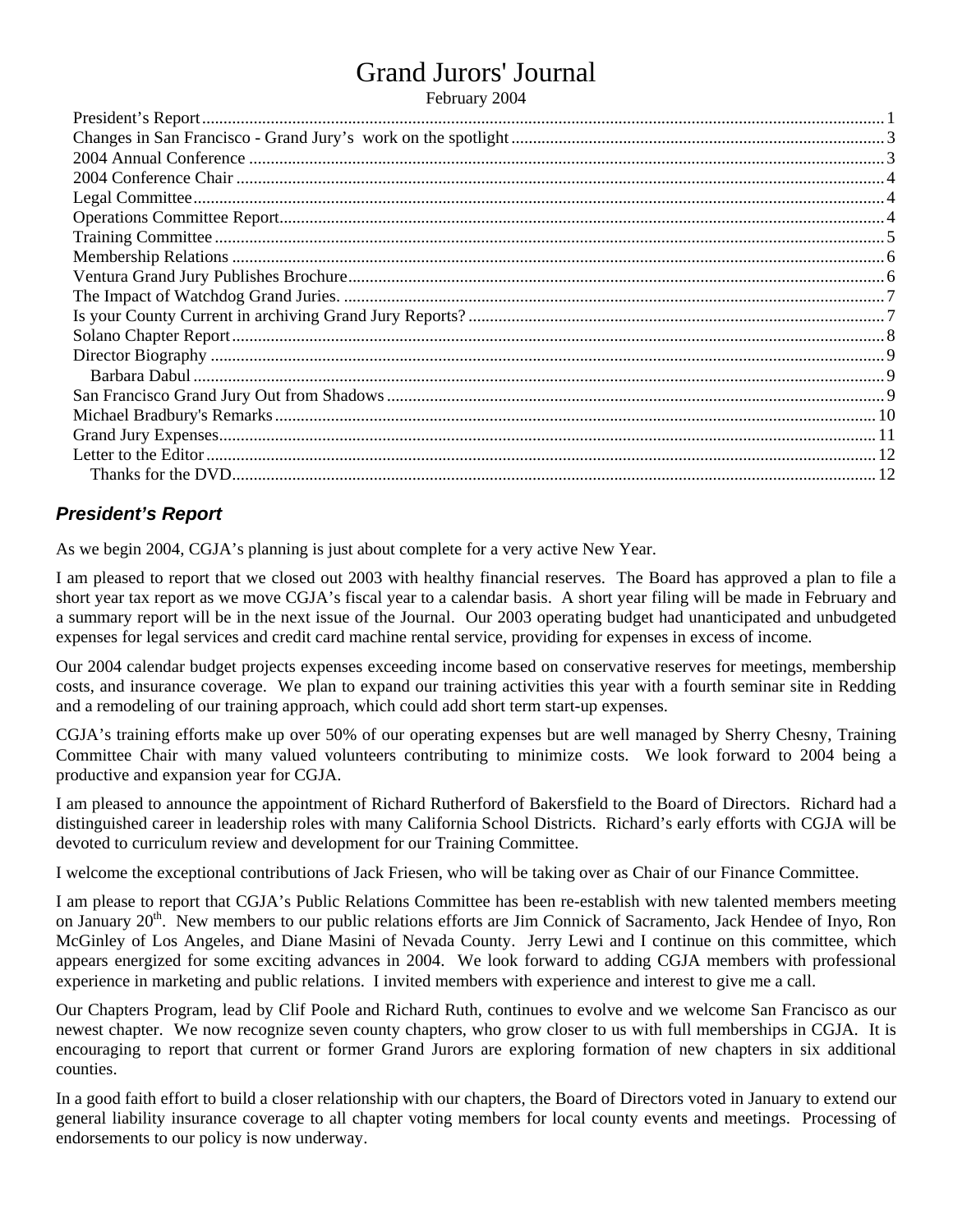#### CGJA President's Report – March 2003 Journal Issue 2 of 12

Our Finance Committee has created a procedure for receiving memorial and restricted donations to our Association. We encourage our members and those outside our Association, who care to support our multiple programs to consider donating. Continuing financial support is vital to our plans for future growth.

I am please to report that the California Assembly Local Government Committee has voted to reject AB 312 presented by Todd Spitzer of Orange County. CGJA opposed the bill and appreciates the fine support of Assembly Members Simon Salinas, Sally Lieber, Mark Leno, Gene Mullin, and Patricia Wiggins for defeating further consideration to AB 312.

Jack Zepp, Legal Committee Chair testified at a January 14<sup>th</sup> hearing of AB 312 and we thank him for representing our Association and coordinating the efforts of many organizations and Grand Jurors in the defeat of very bad Grand Jury law. It is important that we remain aware and supportive of state representatives that support our County Grand Juries.

I close with an invite to all members and supporters to get actively involved with CGJA through volunteer services, closer affiliations, or financial support. Working together we can make a difference as we grow in support all California Grand Juries.

*Elwood Moger* January 30, 2004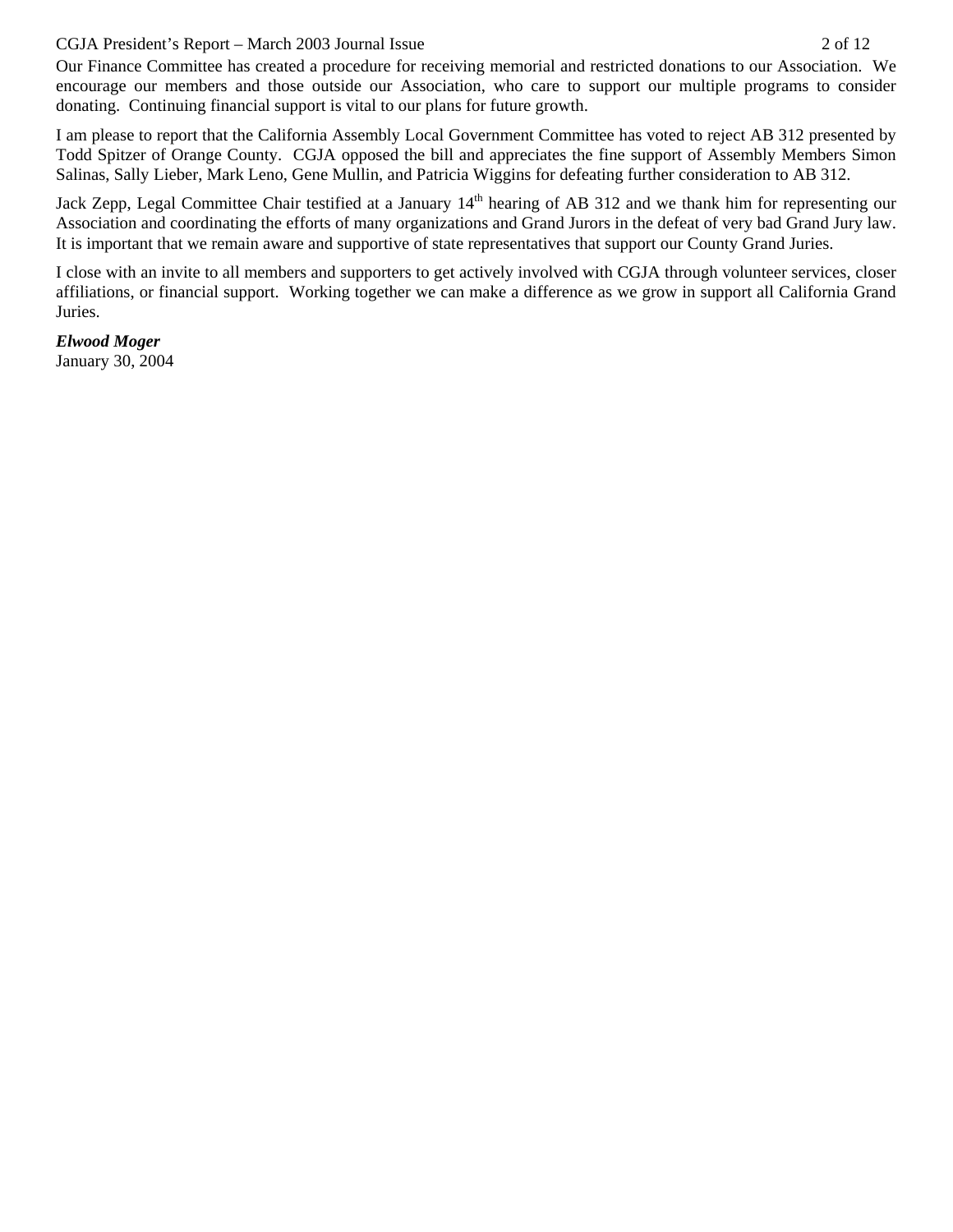# <span id="page-2-0"></span> *Changes in San Francisco - Grand Jury's work on the spotlight*

*Since the Inauguration of the newly elected Mayor in San Francisco Gavin Newsom the work and reports of the San Francisco Grand Jury has been in the spotlight. CGJA Director Serena Bardell (S.F) provided us with Excerpts from different articles in the San Francisco Chronicle.* 

Jan. 21. 04 "In 2003 alone, she [SF Schools Superintendent Arlene Ackerman] faced protests over the district's desegregation plan, a **grand jury** report slamming truancy rates, increased gun violence at or near several schools and the death of two students on an overnight field trip organized by a district charter school."

Jan. 21. 04 "The Building Inspection Department has been the subject of FBI investigations in recent years, and has been criticized in a **civil grand jury report** and a city controller audit. The **grand jury** report found institutionalized favoritism in the department and no sense among employees that such treatment was not allowed."

Jan. 16. 04 "Mark Schlosberg, a police practices expert for the Northern California chapter of the American Civil Liberties Union, noted that the transition team said nothing about reports issued last year by the city controller and a **civil grand jury** that found chronic problems with police discipline."

Jan. 10. 04 "Last summer, the **civil grand jury** criticized San Francisco authorities, saying they were unprepared to deal with emergencies adequately. Drills were too infrequent, equipment was lacking, and communications systems were not foolproof. One of the grand jury's most damning findings was former Mayor Willie Brown's failure to convene the Disaster Council regularly.

At the time, Brown, who left office Thursday, was sharply critical of the **grand jury** report and said the city was fully prepared to face an emergency situation. But newly elected Mayor Gavin Newsom started his first full day on the job by convening the city Disaster Council, which last met in October 2001, and directing municipal departments to update their preparedness plans for earthquakes, terrorist acts and other emergencies. Newsom gave departments until the end of March to update their response plans and wants the Department of Emergency Services to create a new citywide operations plan by the end of June."

Jan. 8. 04 " Indeed, the agency [Department of Building Inspection] was probed several times by the FBI and its day-today operations were criticized in both a city controller's audit and a **civil grand jury** report. The department's staff has since signed a code of conduct pledging to treat all applicants equally."

Jan. 8. 04 "San Francisco's Department of Building Inspection -- investigated in the past by the FBI and slammed last year by a **civil grand jury** -- is about to undergo yet another high-profile examination, and its detractors hope that this time it results in reform.

A **civil grand jury** reached findings similar to the controller's in a report last June. The **grand jury** found that favoritism in the department was "deeply ingrained,'' and "many employees appear to be unaware that preferential treatment of certain customers is improper and prohibited.''

Jan. 7. 04 " While both the **grand jury'**s and controller's reports received attention in the media, some department employees say privately that they have seen little change."

## <span id="page-2-1"></span>*2004 Annual Conference*

The planning process has already started for our 2004 Annual Conference. The Solano County Chapter will be hosting, and October 15<sup>th</sup> and 16<sup>th</sup> has been chosen as Conference dates. We have many individuals from the different counties helping with the planning and notification process and have all of the groundbreaking work done by our predecessors Rose Marino, Bob Abeling, Jerry Lewi and the rest of our dedicated volunteers, to keep us focused.

The planning thought is that we try to make this year's conference a "mini-family-vacation" (i.e. come in a day early and shop at the factory stores, tour a winery or biotech firm, or participate in other activities as listed on our questionnaire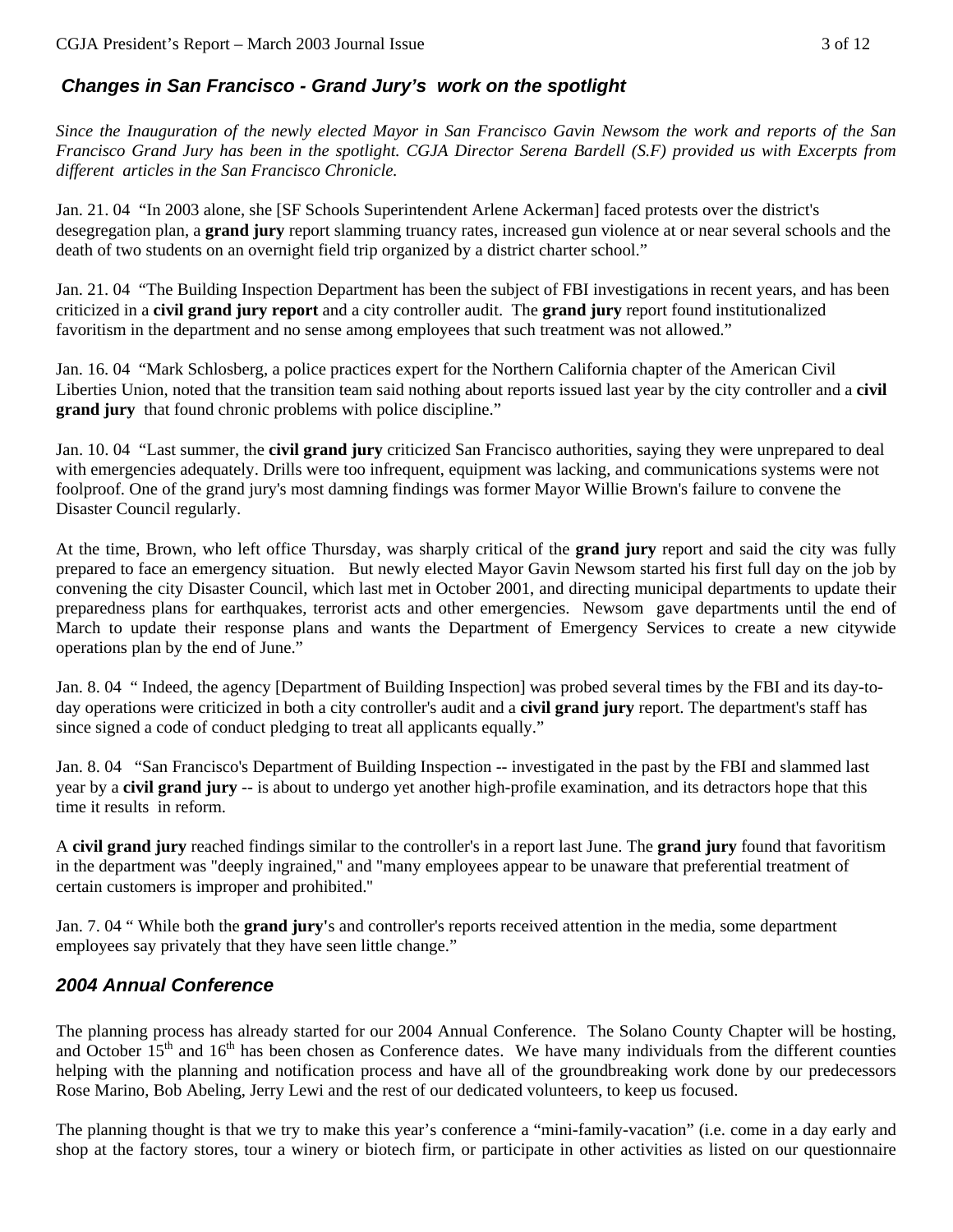#### CGJA President's Report – March 2003 Journal Issue 4 of 12

which was sent out earlier). We are looking at ways to provide transportation at discount rates (possibly by train or bus) and picking up attendees along the way.

The Hampton Inn & Suites has agreed to work with us to get the best possible room rates and we're in the process of finalizing a deal to provide excellent food at far below what we normally expect to pay. We are also attempting to schedule prominent speakers.

As the planning process progresses, we hope this year's conference will be one of the cheapest and one of the most enjoyable ever. Please keep your calendars open for October 14, 15 and 16, as you don't want to be sorry you missed it.

Clif Poole

<span id="page-3-0"></span>*2004 Conference Chair* (707) 447-0554 (JCSwimm@AOL.com)

## <span id="page-3-1"></span>*Legal Committee*

The Legal Committee's primary focus recently has been on legislation. When the 2004 legislative session opened there were two concerns. The first was AB 312, a 2003 bill introduced by Todd Spitzer (R. Orange) and withdrawn near the end of that session. With the commencement of the 2004 session the bill was revived. The essence of the bill was that it overrode existing statutory and case law requiring that a grand jury maintain strict confidentiality of such things as evidence and identity of witnesses, and would have permitted a public agency to avoid the requirements of Penal Code 933.05 to respond meaningfully to a Final Report if a grand jury did not make available to the agency "requested relevant" information, even if the information was highly confidential or inconsequential. After a fairly contentious hearing during which Judge Quentin Kopp, the author of Penal Code 933.05, objected to the bill's evisceration of that statute's provisions and representatives of CGJA and the Los Angeles District Attorney's office objected to the bill's elimination of the strict principles of confidentiality applicable to grand juries, the bill was defeated by a vote of 5 to 3, with one abstention. We would like to thank those who wrote the approximately 40 letters of opposition and the many who attended the hearing and stated their opposition on the record.

The second concern was the possibility of the introduction of new grand jury legislation in the 2004 session. As of this writing (January 30) this has not happened, but it is too early to speculate whether the 2004 legislative session is likely to include one or more bills that would put the California grand jury system at risk.

We continue to search for a mechanism to discuss proposed changes in grand jury law in a neutral forum open to all stakeholders, such as a Task Force, so that any such proposals can reflect informed input and consensus before they are introduced as bills in the legislature.

Jack Zepp, Chair Legal Committee

## <span id="page-3-2"></span>*Operations Committee Report*

As we start the New Year, Operations is in the process of reviewing its goals for 2004. We started by reviewing the achievements against the 2003 goals and were pleased to note that many had been completed. Others, such as in Research and Analysis and GRIP (Grand Jury Indexing Project) remain in place as almost ongoing objectives.

One new goal for GRIP is to post it electronically on our website and give users an electronic search tool. (GRIP is the report that indexes all Grand Jury reports from all counties. It is useful to sitting Grand Juries who may be looking for other county reports on subjects of interest.)

Research & Analysis continues to look at how Counties are meeting the requirement to file Grand Jury reports and responses with the state.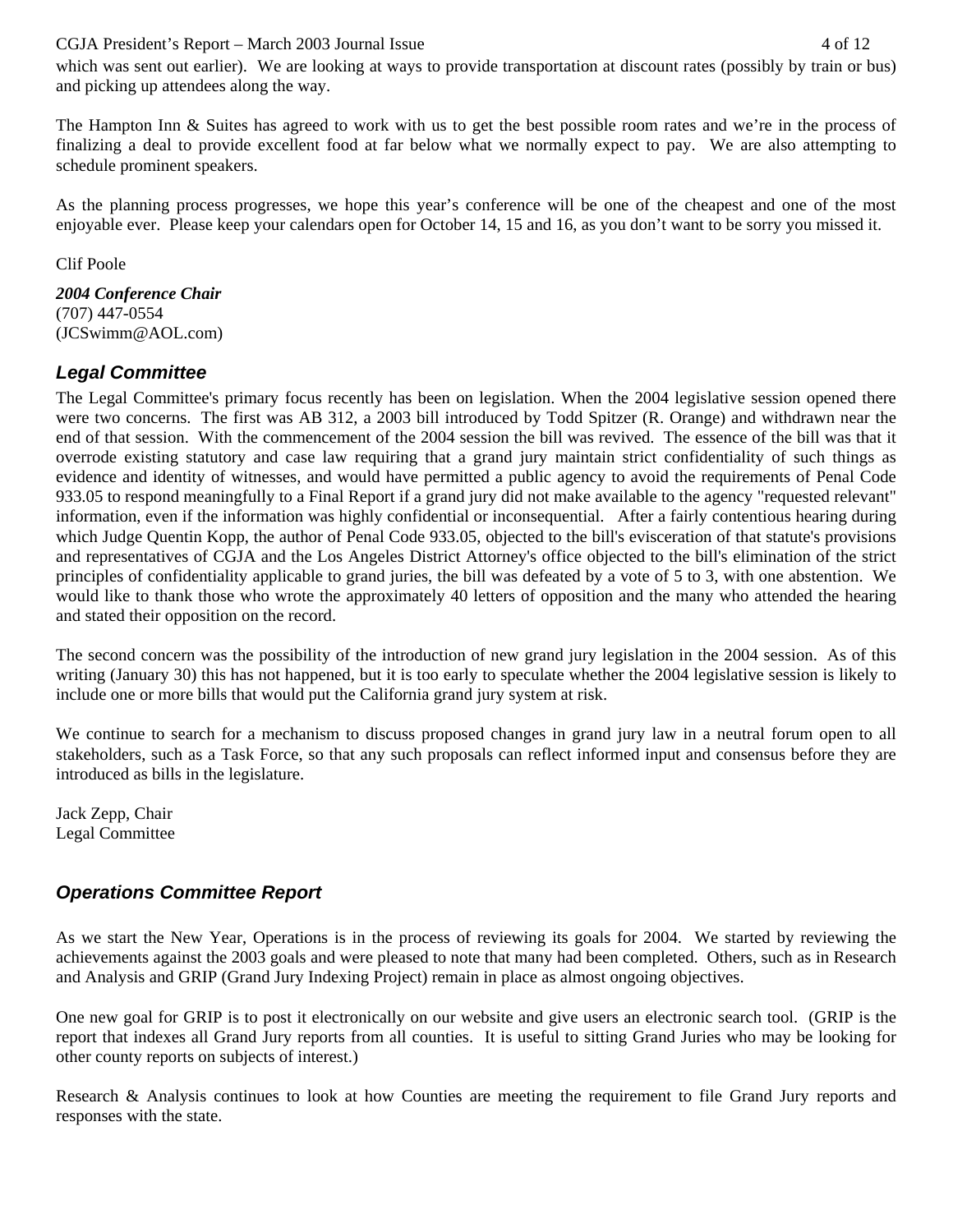#### CGJA President's Report – March 2003 Journal Issue 5 of 12

Another goal is to improve the search capability of our website, which ties into the Research & Analysis and GRIP goals. With that in mind, please see the questionnaire elsewhere in this issue regarding our website. Your response to this questionnaire will help us upgrade its capability.

Finally, I am pleased to welcome Serena Bardell (San Francisco) to our committee. Serena is a newly elected director and has indicated an interest to contribute to the Grand Jurors' Journal. Welcome, Serena, we expect great things from you.

Jerry Lewi Operations Chair

## <span id="page-4-0"></span>*Training Committee*

Each year the standing committees of CGJA develop a list of goals and submit it to the Board of Directors for approval. The Training Committee developed eight goals for 2004, which were approved by the Board on Jan. 26, 2004.

Our primary goal is to conduct training seminars for new grand jurors. This year we have added a fourth training seminar to serve the counties in the northern part of the state.

**The dates and locations of the 2004 seminars are:**

- **Visalia at the Visalia Convention Center on July 26-27**
- **Sacramento at the Holiday Inn Northeast on Aug. 2-3**
- **Redding at the Red Lion Hotel on Aug. 9-10**
- **Concord at the Concord Hilton on Aug. 16-17**

The seminar registration fee will remain \$75 per juror. An announcement letter will soon be mailed to the presiding judge in each county. A registration packet will be sent to each county grand jury in June.

Another, related goal is to produce the Seminar Training Manual given to each juror attending the seminar. The workshop presenters, the Curriculum Subcommittee and the Training Committee work together to update, revise, and improve the manual each year. The training manual is copyrighted and is not sold as a CGJA publication.

A third goal related to the seminars is to expand the scope of counties that send their jurors by holding seminars in each major region of the state. For the last several years we have conducted seminars in the Bay Area, Sacramento area and the Central Valley region. This year with the addition of the Redding Seminar in the Northern Region, we will begin exploring the feasibility of holding a future seminar in Southern California.

Reactivating the Curriculum Subcommittee is another goal. Ted Freeman, a former Marin Co. grand juror has been appointed the Chairman. Ted is a retired high school teacher and he is actively involved in the Marin County Chapter of CGJA. Other members of the Curriculum Subcommittee are Jane Hebler (San Francisco Co.); Bev Hill (Lake Co.); Dianne Hoffman (Orange Co.); Ron Miguel (San Francisco Co.) and Dick Rutherford (Kern Co.).

Other goals include:

• Encouraging some of our current presenters to cross-train by learning how to present a second workshop topic

The development of outreach training programs such as our one-day workshop on Report Writing and also a program to deliver on-site training to an individual grand jury.

- To conduct research on methods of tracking processes for implementation of accepted recommendations in grand jury final reports
	- To purchase some additional audio-visual equipment for the training seminars.

The training program is certainly one of the largest programs of CGJA in terms of manpower and time. In the last three years we have had over 1600 grand jurors, representing 45 different counties, complete our training seminar program.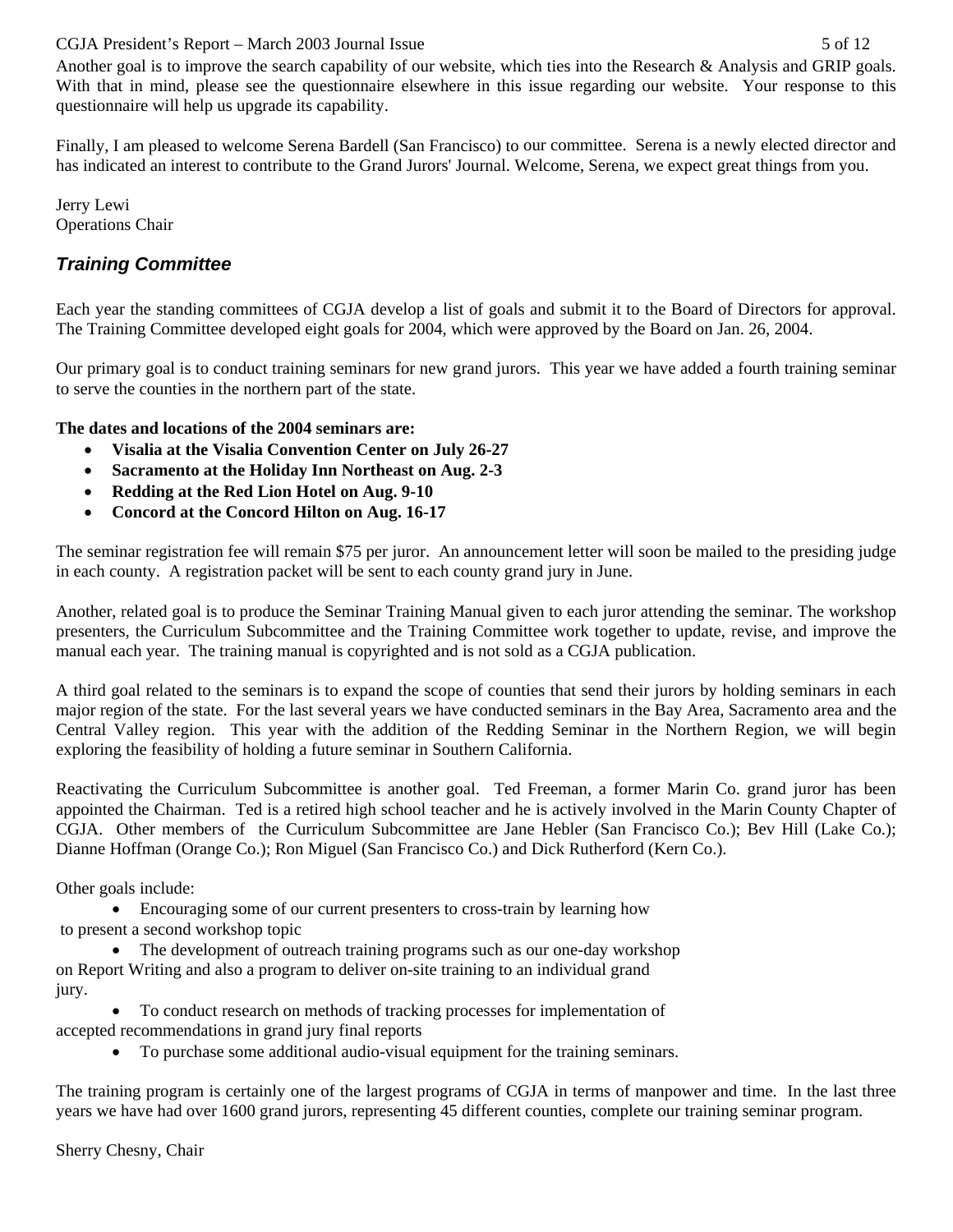## <span id="page-5-0"></span>*Membership Relations*

As many of you are aware by now, the Grand Jury System of California is under attack again. Assemblyman Todd Spitzer's AB-312, which basically does away with our ability to promise anonymity to whistle-blowers, has come back. The only thing I find refreshing about this is how our members respond to the challenge.

An email was sent to some of our members alerting them of the problem and asking them to write their Assembly member and the committee hearing AB-312, voicing their opposition to AB-312. I would have sent the email alert to all but some have not kept us informed of their change of email address and my grandkids were not around to help me through a computer problem I was experiencing.

Anyway, the results are still out on how many wrote to their Assembly member and the committee hearing the bill, but the notice from the small distribution was unreal. I received copies of the email back from many of our supporters showing they had forwarded the alert to all of their family members and friends throughout the state. Thanks to all of you who passed the email alert on and even more thanks to those who wrote letters of opposition.

The above notice brings to light an issue I have struggled with: Do any of our members not want these email messages regarding the California Grand Jury to be sent to them? In order to please as many of our members and friends as possible, if you didn't get the email alert and want to make sure you are included in the future, please send me an email letting me know you would like to receive the alerts (include your name so we can verify our records), and if you don't want any more email alerts please email me to remove your name from my alert list.

I'm going to close now with a little humor found in the Senior Personal ads in Florida: "MEMORIES: I can usually remember Monday through Thursday. If you can remember Friday, Saturday and Sunday, let's put our two heads together."

P.S. Our deadline for writing Journal articles was extended from January 9th until January 30<sup>th</sup> (after the 1/14/04 AB312 hearing). Results on the vote for AB 312 are as follows:

| Aye's (to pass the bill on)    | Daucher, Garcia and LaSuer                |
|--------------------------------|-------------------------------------------|
| No's (not to pass the bill on) | Salinas, Lieber, Leno, Mullin and Wiggins |
| Abstaining or not voting       | Steinberg                                 |

Since Spitzer promised to bring the bill back again, please be sure to email a one-line thank you note for the no vote to each assembly person who voted "no" on AB312, and also send a copy to the Chairman (Salinas).

Clif Poole Member Relations Chair (707) 447-0554 (JCSwimm@AOL.com)

## <span id="page-5-1"></span>*Ventura Grand Jury Publishes Brochure*

*By Jerry Lewi*

On January 12, 2004, the Ventura County Grand Jury completed a two-year project by having a special section printed in the local newspaper, the *Ventura Star.* The title of the section is very descriptive, *Your Guide To The Ventura County Grand Jury: What It Is, What It Does, How You Can Make A Difference."*

This 12-page supplement defines the work of the Grand Jury, and provides detailed instructions on how to apply for Grand Jury service. It is one of the best descriptions of California Grand Juries ever seen.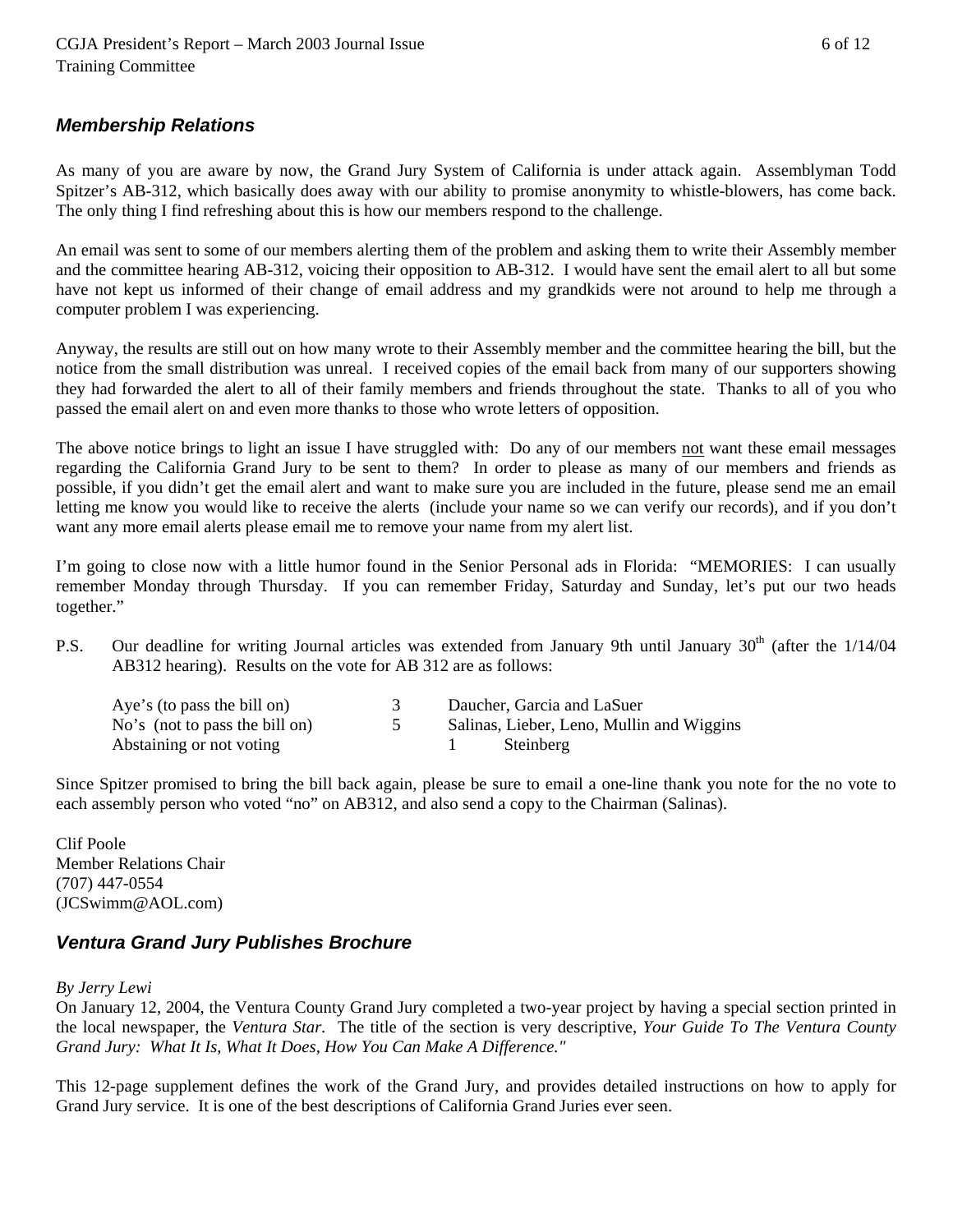#### CGJA President's Report – March 2003 Journal Issue 7 of 12

The Ventura Grand Jury will be sending a copy to every other Grand Jury in the state. For more information, please contact them. Contact information may be found on their website that can be accessed from our site <www.cgja.org> by clicking on "Grand Jury Links."

This special section was made possible by the generosity of the *Ventura Star.*

*Jerry Lewi served on the 1998-99 Ventura County Grand Jury. Jerry is CGJA Vice President, Chair of the Operations Committee and the CGJA Web Master.*

## <span id="page-6-0"></span>*The Impact of Watchdog Grand Juries.*

#### *By Ourania Riddle*

The Sacramento Bee reported the resignation of the Mayor of the City of Marysville who had been the subject of an Accusation returned by the Yuba County Grand Jury. This is an example of the important work performed by grand juries statewide. According to the Bee -- Mayor Dirk Helder has resigned, and the district attorney prosecuting him for alleged corruption welcomed the news. In a letter to the Council Helder said that he resigns as Mayor of the City of Marysville as he will be relocating outside the jurisdiction of the city.

However, in his letter Helder did not mention that he was facing what could have been a long and embarrassing trial stemming from a formal "accusation" by the county grand jury that he broke a state law barring him from speculating on property inside the city redevelopment area on which he might vote.

Helder, who lists himself as a rancher and developer, is accused of using straw buyers to obtain and hide a financial share in a plum D Street building lot fronting Lake Ellis, the city's premier park. District Attorney Patrick McGrath said Helder did not specifically deny the facts behind the accusation unveiled last year. Instead, he challenged the "legal sufficiency" of the grand jury's assertion. No trial date had been set, but McGrath was pushing to start soon so that the issue could be resolved before Helder's term expired in November. McGrath said that he was pleasantly surprised at Helder's resignation, because it would avoid a weeks-long proceeding that might prove embarrassing to Helder and others. He said that although he has a strong case, if the city accepts Helder's resignation, he will l ask the judge to dismiss the case. As we know California's "watchdog" grand juries rarely hand up such accusations. According to the Bee only about 20 have been lodged and prosecuted in Yuba County.

## <span id="page-6-1"></span>*Is your County Current in archiving Grand Jury Reports?*

#### *By Beverly Hill*

As the CGJA is committed to working with the counties to bring current their submissions of Grand Jury Final Reports and Responses to the State Archives annually, as required by Penal Code Section 933(b0, the Grand Juror's Journal is publishing the log of delinquent reports as prepared by the State Archivist.

CGJA encourages each county's grand jury to ensure that the requirements of Penal Code 933(b) are being met.

|              | 1997 | 1998 | 1999 | 2000 | 2001 | 2002 | 2003 | 2004 | 2005 |
|--------------|------|------|------|------|------|------|------|------|------|
| Alameda      |      | X    | X    | X    | X    | X    |      |      |      |
| Alpine       |      |      |      |      |      |      |      |      |      |
| Amador       |      |      |      |      |      |      |      |      |      |
| <b>Butte</b> |      |      | X    | X    | X    | X    | X    |      |      |
| Calaveras    |      |      |      |      |      |      |      |      |      |
| Colusa       |      |      | X    |      | X    | X    |      |      |      |
| Contra Costa | X    | X    | X    | X    | X    | X    |      |      |      |
| Del Norte    |      | X    | X    |      |      |      |      |      |      |
| El Dorado    |      |      | X    | X    | X    | X    | X    |      |      |
| Fresno       |      |      |      |      |      |      | X    |      |      |
| Glenn        |      | X    | X    | X    | X    | X    |      |      |      |
| Humboldt     |      |      | X    |      |      |      |      |      |      |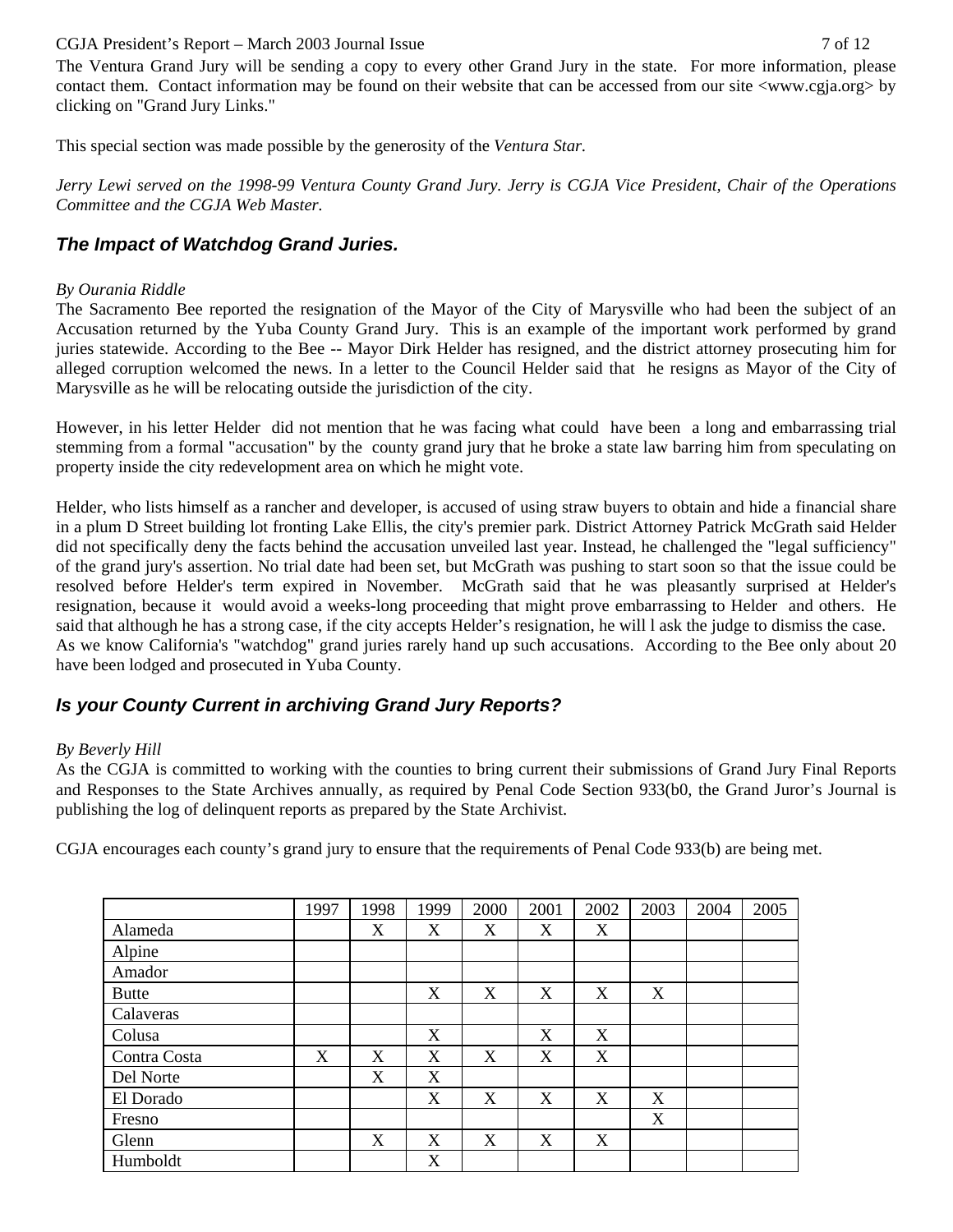#### CGJA President's Report – March 2003 Journal Issue 8 of 12

| Imperial        |             |             |                         |                           |                           |                           |                         |  |
|-----------------|-------------|-------------|-------------------------|---------------------------|---------------------------|---------------------------|-------------------------|--|
| Inyo            |             |             |                         |                           |                           |                           |                         |  |
| Kern            |             | $\mathbf X$ | $\mathbf X$             |                           | $\mathbf X$               |                           | $\mathbf X$             |  |
| Kings           |             |             | $\mathbf X$             |                           |                           |                           |                         |  |
| Lake            |             |             |                         | $\mathbf X$               | $\mathbf X$               | $\mathbf X$               |                         |  |
| Lassen          |             | $\mathbf X$ | $\mathbf X$             | $\mathbf X$               | $\overline{X}$            | $\overline{\text{X}}$     |                         |  |
| Los Angeles     |             |             |                         |                           |                           |                           |                         |  |
| Madera          |             | $\mathbf X$ | $\mathbf X$             | $\mathbf X$               | $\mathbf X$               |                           |                         |  |
| Marin           | $\mathbf X$ |             | $\mathbf X$             | $\mathbf X$               | $\mathbf X$               | $\mathbf X$               | $\mathbf X$             |  |
| Mariposa        |             |             |                         |                           |                           |                           |                         |  |
| Mendocino       |             |             | $\mathbf X$             | $\mathbf X$               | $\mathbf X$               | $\mathbf X$               |                         |  |
| Merced          |             |             |                         |                           |                           | $\overline{\mathbf{X}}$   |                         |  |
| Modoc           |             |             |                         |                           |                           |                           |                         |  |
| Mono            |             |             |                         |                           |                           |                           |                         |  |
| Monterey        |             |             | $\mathbf X$             | $\mathbf X$               | $\mathbf X$               | $\mathbf X$               |                         |  |
| Napa            |             |             | $\mathbf X$             | $\mathbf X$               | X                         | $\overline{X}$            | $\mathbf X$             |  |
| Nevada          |             |             |                         | $\mathbf X$               | $\boldsymbol{\mathrm{X}}$ | $\boldsymbol{\mathrm{X}}$ | $\mathbf X$             |  |
| Orange          |             |             | $\mathbf X$             | $\overline{\text{X}}$     | $\overline{\text{X}}$     | $\overline{\text{X}}$     | $\mathbf X$             |  |
| Placer          |             |             |                         |                           |                           |                           |                         |  |
| Plumas          |             |             | $\mathbf X$             | $\mathbf X$               | $\mathbf X$               | $\boldsymbol{\mathrm{X}}$ | $\mathbf X$             |  |
| Riverside       |             |             |                         |                           | $\overline{X}$            | $\mathbf X$               |                         |  |
| Sacramento      |             |             | $\mathbf X$             | $\mathbf X$               | $\overline{\text{X}}$     | $\overline{X}$            | $\mathbf X$             |  |
| San Benito      |             |             |                         | $\mathbf X$               | $\boldsymbol{\mathrm{X}}$ | $\mathbf X$               | $\mathbf X$             |  |
| San Bernardino  |             |             | $\mathbf X$             | $\mathbf X$               | $\overline{X}$            | $\overline{\text{X}}$     | $\overline{\text{X}}$   |  |
| San Diego       |             |             |                         | $\mathbf X$               | $\mathbf X$               | $\mathbf X$               | $\mathbf X$             |  |
| San Francisco   |             |             | $\mathbf X$             | $\mathbf X$               | $\overline{X}$            | $\mathbf X$               | $\overline{X}$          |  |
| San Joaquin     |             |             |                         |                           |                           |                           |                         |  |
| San Luis Obispo |             |             | $\mathbf X$             | $\mathbf X$               | $\mathbf X$               | $\mathbf X$               | $\mathbf X$             |  |
| San Mateo       |             |             |                         | $\mathbf X$               | $\boldsymbol{\mathrm{X}}$ | $\boldsymbol{\mathrm{X}}$ | $\mathbf X$             |  |
| Santa Barbara   |             |             | $\mathbf X$             | $\overline{\text{X}}$     | $\overline{\text{X}}$     | $\overline{X}$            |                         |  |
| Santa Clara     | $\mathbf X$ | $\mathbf X$ |                         | $\overline{X}$            | $\overline{X}$            | $\mathbf X$               |                         |  |
| Santa Cruz      |             |             | $\mathbf X$             | $\mathbf X$               | $\mathbf X$               | $\mathbf X$               |                         |  |
| Shasta          |             |             | X                       | $\mathbf X$               |                           | $\mathbf X$               | $\mathbf X$             |  |
| Sierra          |             | $\mathbf X$ | $\overline{\textbf{X}}$ | $\overline{\textbf{X}}$   | $\overline{X}$            | $\overline{\textbf{X}}$   | $\overline{\textbf{X}}$ |  |
| Siskiyou        |             |             | $\mathbf X$             | $\mathbf X$               | $\mathbf X$               | $\mathbf X$               |                         |  |
| Solano          | X           | $\mathbf X$ | $\mathbf X$             | $\mathbf X$               | $\mathbf X$               | $\mathbf X$               |                         |  |
| Sonoma          |             |             | $\mathbf X$             | $\mathbf X$               | $\mathbf X$               | $\mathbf X$               | $\mathbf X$             |  |
| Stanislaus      |             |             | $\mathbf X$             |                           |                           |                           | $\mathbf X$             |  |
| Sutter          |             |             | $\mathbf X$             | $\mathbf X$               |                           | $\mathbf X$               |                         |  |
| Tehama          |             |             |                         |                           |                           |                           |                         |  |
| Trinity         |             | $\mathbf X$ | $\mathbf X$             |                           |                           | $\mathbf X$               | $\mathbf X$             |  |
| Tulare          |             |             |                         |                           |                           |                           |                         |  |
| Tuolumne        |             |             | $\mathbf X$             |                           |                           |                           |                         |  |
| Ventura         |             |             | $\mathbf X$             | $\boldsymbol{\mathrm{X}}$ | $\mathbf X$               | X                         |                         |  |
| Yolo            |             |             | $\mathbf X$             |                           | $\mathbf X$               |                           | $\mathbf X$             |  |
| Yuba            | $\mathbf X$ | $\mathbf X$ | $\mathbf X$             | $\mathbf X$               | $\mathbf X$               | $\mathbf X$               | $\mathbf X$             |  |
|                 |             |             |                         |                           |                           |                           |                         |  |

## <span id="page-7-0"></span>*Solano Chapter Report*

The Solano County Chapter of the CGJA is proud to be hosting the annual CGJA Conference this year and it is shaping up to be one of the most exciting and well-planned events ever! Our county has an array of interesting sights and vacation possibilities that we hope will appeal not only to Grand Jurors conducting conference business but spouses and friends as well who would like to have a mini-vacation! Soon everyone will be contacted to give you an array of organized tour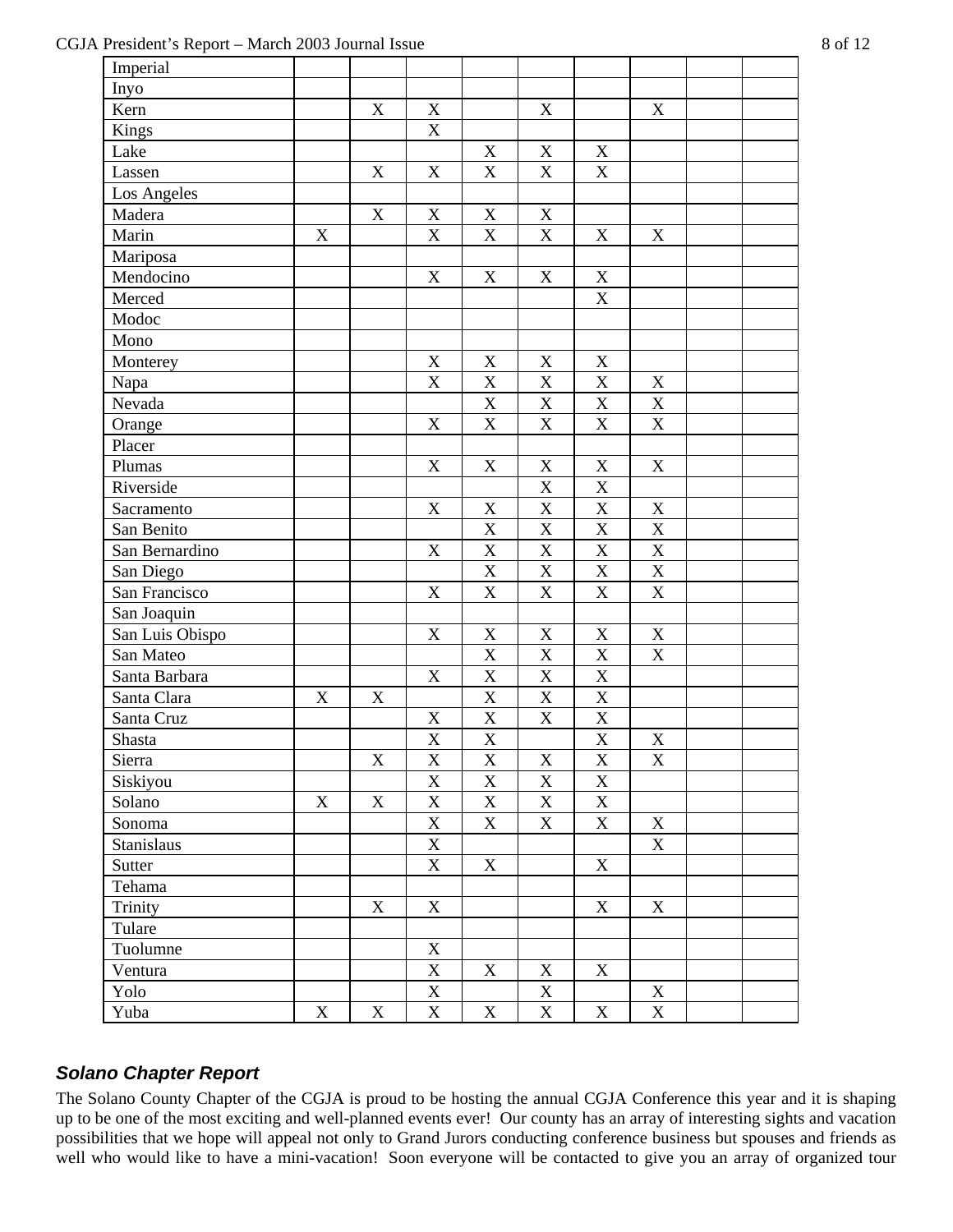#### CGJA President's Report – March 2003 Journal Issue 9 of 12

offerings and we hope our jurors and spouses will take advantage of these tours. Cost will be minimal to free and guaranteed to be fun! Get your reservations in early before the tour buses fill up...contact Clif Poole for more information.

Wanda Kiger -Tucker, President Kigertucker@juno.com

## <span id="page-8-0"></span>*Director Biography*

### <span id="page-8-1"></span>Barbara Dabul

Barbara Dabul first became interested in the law and the courts when Judge Compton spoke at her school in 9th grade. After his speech, she approached him and indicated her interest in law as a profession. He replied, "It's not a career for women. don't go there." The year was 1956.

Barbara went to Occidental College and USC, taking a year off to spend in bed with hepatitis. She then practiced her "second-choice" profession, speech pathology, in Veteran's hospitals, universities (7), outpatient clinics, schools, and now in home health.

While living in Redlands and working at the VA in Loma Linda, she learned about the Grand Jury and applied. Accepted into the 30-person pool, she was prohibited by her employer from attending the drawing.

Upon moving to the Central Coast (Paso Robles) and becoming semi-retired, she determined to take a second shot at Grand Jury service, and this time served a year (1999-2000), holding over for three more months to aid the transition to a new jury. Barbara views that experience as one of the best educational opportunities she's had since her Ph.D., and is still learning through her association with CGJA. On the "each one teach one" principle, she got her feet wet last summer as a trainer in interviewing techniques.

## <span id="page-8-2"></span>*San Francisco Grand Jury Out from Shadows*

#### *By Serena Bardell*

 *Serena Bardell served on the 1996-97 San Francisco Grand Jury and was recently elected to CGJA Board of Directors. Serena is a member of the organizing committee to form a San Francisco Chapter of CGJA. Opinions expressed are those of the writers.*

Whatever one thought of recently termed-out San Francisco Mayor Willie L. Brown, Jr., there could be little argument that he expressed frequent hostility to the grand jury as an institution.

At a neighborhood candidates' night, I posed a question of those vying to replace the outgoing mayor, inviting them to express their views on the value of the grand jury. Although Gavin Newsom, who was subsequently elected, was less effusive than some of his opponents, he nonetheless did say he supported and respected the role of the grand jury.

A quick check of the *San Francisco Chronicle* in the days since the mayoral inauguration shows more references to grand jury reports on various local controversies than I have seen in memory. It's as if magically a (perhaps unspoken) prohibition had been lifted.

Four subjects of recent grand jury reports received coverage in one or more articles: truancy rates; emergency preparedness; favoritism by the Department of Building Inspection toward so-called facilitators over regular folks; and disciplining errant police officers. In each piece, the writer explicitly mentioned the grand jury.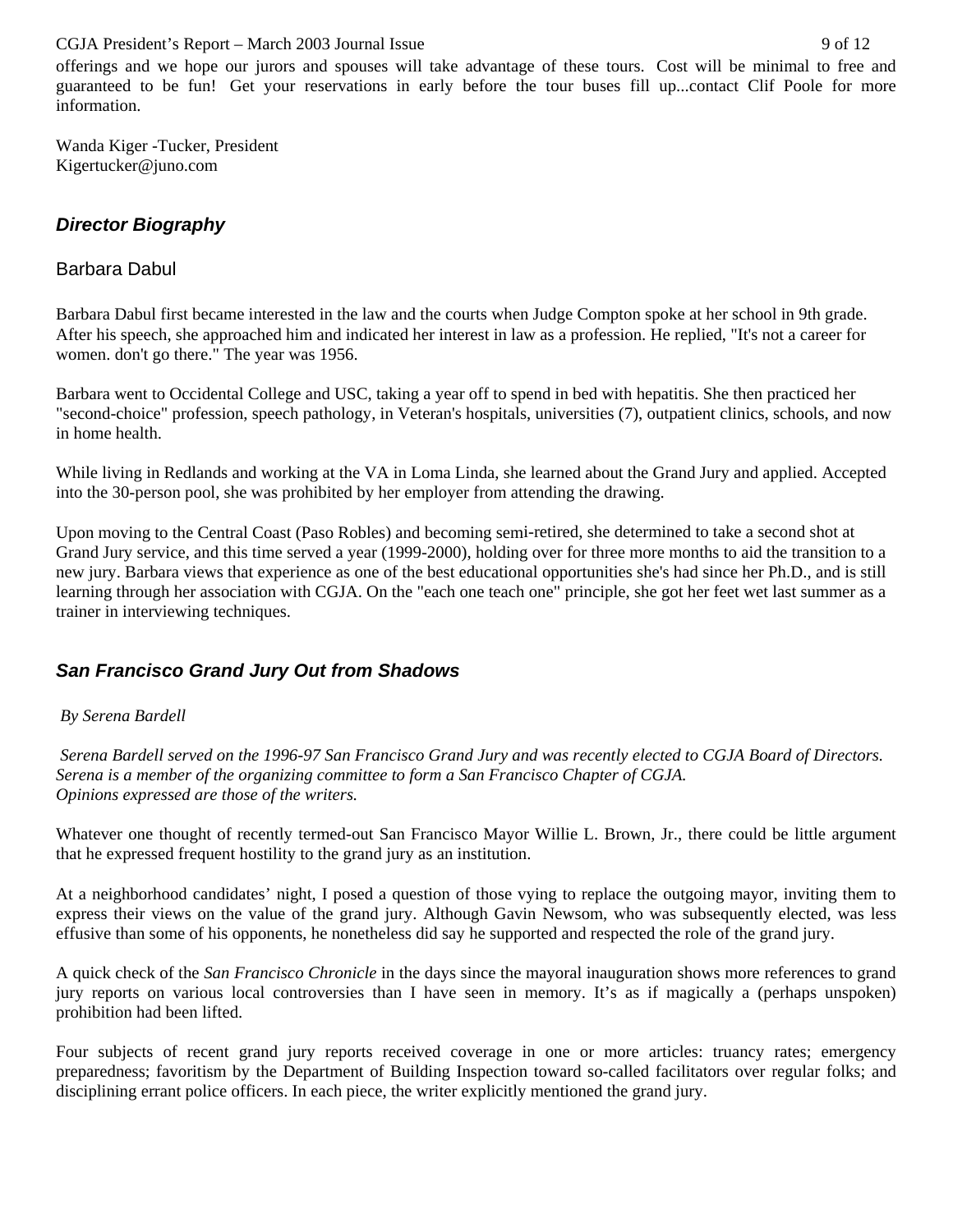#### CGJA President's Report – March 2003 Journal Issue 10 of 12

I think we may all feel heartened to see the San Francisco Grand Jury included with other investigative entities as an accepted part of the community of good government overseers and not just relegated to an annual, *pro forma* article on its findings.

## <span id="page-9-0"></span>*Michael Bradbury's Remarks*

*The following is the remainder of Michael Bradbury's talk, which was given at the CGJA Annual Conference on October 17, 2003. Mr. Bradbury recently retired as District Attorney of Ventura County after 28 years of service. He is currently a partner in the law firm of Weston, Benshoof in Westlake Village. Mr. Bradbury's views are his own and do not necessarily reflect the views of the CGJA.*

#### **Part 2**

#### **"The Grand Jury, Our Justice System's Stepchild" or "Why Are You Always Picking Me?" and "How We Can Come Back"**

I've heard government officials brag about how they "got around" the grand jury. Don't hesitate to use your power of subpoena and to put witnesses under oath in watch dog investigations. It's amazing how quickly they come clean when the threat of perjury prosecution is hanging over their head. Normally you can get what you need with a simple informal interview and its okay to proceed in this fashion where feasible. But you have to have the political will to be the 800-lb. gorilla when necessary. Just always be sure you are making principled decisions and your inquiry meets your high threshold for initiation.

Issue interim reports whenever possible. All of your investigative reports should be issued with at least 60 days left in your term so you can get target agencies responses back (don't mean the statutory ones), evaluate and publicize them before you leave office. Get the agency head back in to debrief him or her before you end your term. Keep the pressure on for as long as you can.

Grand juries need to learn to back each other up. Specifically, their predecessor. It only makes sense. If the last grand jury's report on a particular subject is sound and valid and its target sniffs its nose at it, next year's grand jury should turn up the heat. Call the public official in, put him or her under oath, and find out why they ignored the report, panned it and why no changes were made. Call a news conference after getting your ducks in the proverbial row.

I guarantee you, the grand jury which is with alarming frequency being viewed as a paper tiger will quickly come roaring back as a saber tooth. There has to be follow up, oversight and consequences for stiffing the grand jury or you may as well pack it up and go home. The bad guys have won, they've out lasted you again. And asserting your authority is a balancing act. You need to be judicious and know that public sentiment will be with you before you push the envelope. But you will generally have the public and media support you need because they are inherently suspicious of government. This means that you must at all times act with integrity and high purpose. The first time you take unfair advantage or act without a strong predicate, you contribute to your demise and the glee of your detractors.

Media Relations. This is crucial and goes hand in hand with a good marketing strategy. It's hard to develop good strong media ties when you have to say "no comment" all the time. But unless you have a huge public relations budget the newsies are your only major access to the citizenry. You have to move past the idea that it's bad to talk to the press. All of your training and advice tells you to stay away from the media. I think differently. First, pick a couple of your most genuinely charming and intelligent people as the grand jury information officers. Get them some media relations training. I wrote a manual on this for DAs. There must be lots of these publications floating around. Have your PIOs talk with retired reporters to learn the ins and outs of the business, the care and feeding of the media. Then instill in them what they can and can't talk about. Then turn 'em loose. Go on talk shows, take editors and reporters out to lunch, visit with editorial boards, and propose programs on the grand jury for cable television. Demystify. You've heard that said many times but you don't really do it. Because you too love the mystique and mystery that surrounds grand jury service. Give them a glimpse into the nooks and crannies. Stage some investigatory proceedings for the media to witness so they understand what goes on in chambers. At first they may think you've simply hidden the racks and screws but they will love it and when they write about grand jury investigations that have become public they will have a better feel for the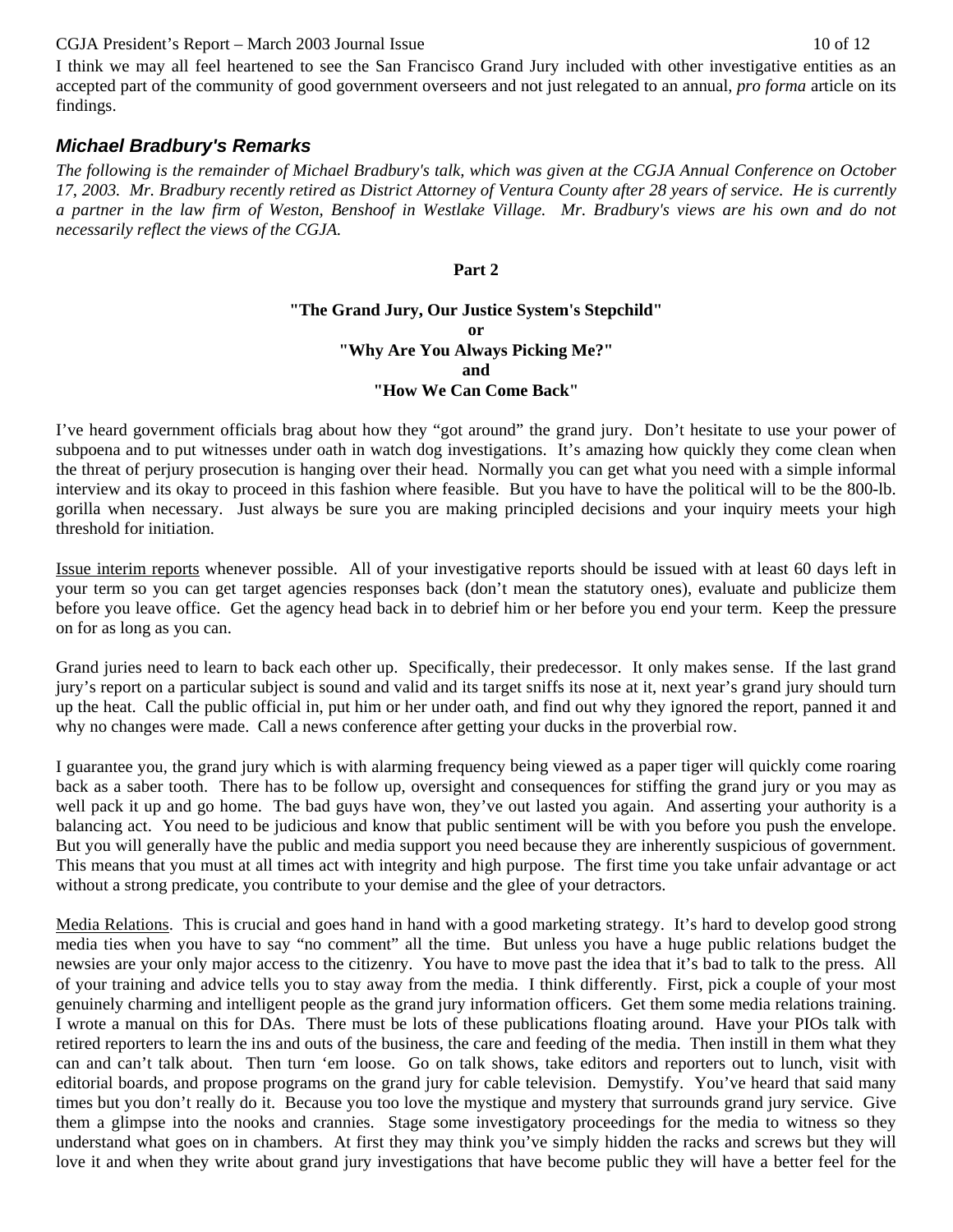#### CGJA President's Report – March 2003 Journal Issue 11 of 12

story and to treat you more kindly and gently. Cops do this with great effect. You're part of government and keep it as open wherever possible.

Some of you budding authors should write books about the grand jury process and expose the myths. Maybe even in conjunction with a journalist. If it centered around an exciting investigation or criminal case it would have a great chance of success and you would be making a significant contribution to the perpetuation of your institution.

You prepare grand jury manuals for grand jurors. How about preparing one for the public at large explaining and demystifying one for the media, one for government officials that you may investigate, maybe even one for criminal defense attorneys.

You're thinking I've gone over to the enemy – to the contrary, I want us to think out of the box in order to outflank the enemy! This is the primary message this evening - blue sky it in trying to come up with ideas to assure your survival. Try those that work, chuck those that don't. But don't be afraid to try something new and perhaps even controversial.

The last thing I want to talk about is the indictment process. I've yet to meet a grand juror that doesn't love to hear the gory details of a criminal case. Don't be ashamed to admit it. I lived them for 35 years, loved them, too. They are exciting and give you a glimpse into another world. You're losing indictments because you don't look right, in other words, you lack diversity. Ventura bellied up a few years back because the courts wouldn't change the way they did business in selecting grand jurors until it was too late. Examine yourself, write a report on your grand jury make up and what it will take to have you pass constitutional muster. You have no jurisdiction to investigate or examine the courts but you can do a self inspection that will certainly get the court's attention regarding what it must do to retain or recapture the indictment function in one grand jury. It makes much more sense to keep it with one traditional grand jury that meets  $21<sup>st</sup>$ century due process standards from several perspectives including cost, efficiency, time and credibility. You will have to address the criticisms of ineptness if grand jurors are selected in a legally acceptable manner. This can be largely solved by a successful marketing and recruitment program referenced earlier so that you capture a well-qualified diverse universe of people from which to select jurors.

In a couple of weeks I will deliver a paper on federal investigations of corporations to about 500 European lawyers in London. In preparing my remarks I spent a lot of time looking at federal grand juries. I was reminded of what a remarkable and indispensable institution the grand jury is. It is a powerful tool for good. It provided the government with the capability to effectively prosecute the Enrons, Global Crossings and Imclones of the world; corporations who bankrupted tens of thousands of good people and wiped out retirements and largely destroyed our nation's confidence in corporate America and our financial institutions. Investigative grand juries played a critical role in righting these wrongs. No other tools would have been as effective. As you know, they have always played a major role in easing the pain of sexual assault victims by shielding them from the media and heartless defense attorneys in preliminary proceedings. We should not give up this and the other great protections a grand jury can provide without a fight. You should be proud of your service to your community and nation as a grand juror. But you have an obligation to preserve the institution as well. I congratulate and salute you for your good efforts to date. I have recently read some of the specifics of your efforts to defeat bad legislation and your participation in statewide forums and fact gathering conferences. This is indeed important work.

If there is anything I have offered here this evening that might be helpful, terrific. My name is Mike Bradbury; call me if you need a good lawyer. If it sounded like a lot of hot air, I'm Ed Jagels DA from Kern County.

God bless you and God bless America.

## <span id="page-10-0"></span>*Grand Jury Expenses*

For a table of recent Grand Juries expenses, see our printed version of this Journal.